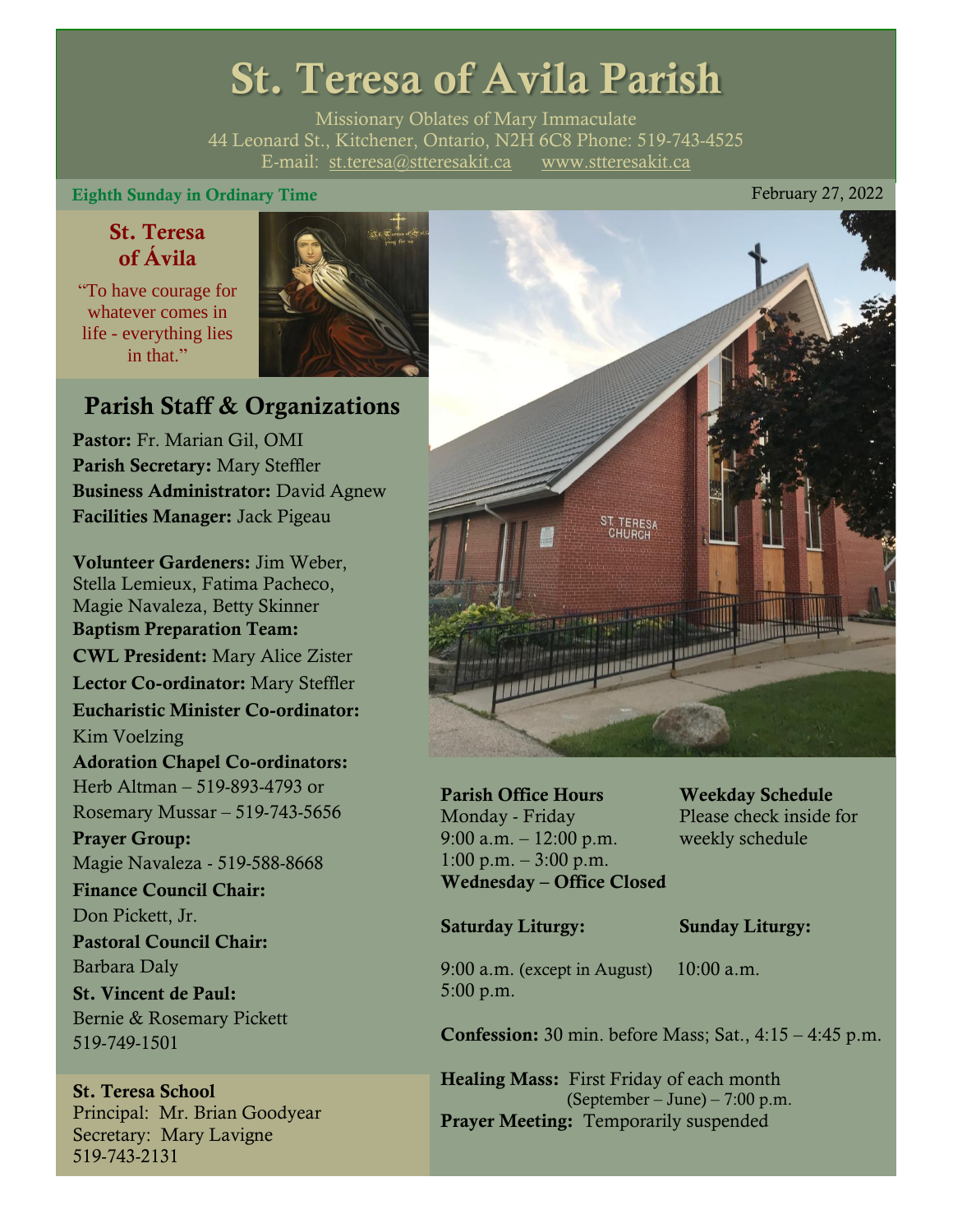# Eighth Sunday in Ordinary Time February 27, 2022

### **Eighth Sunday in Ordinary Time**

In Today's gospel (Luke 6:39–45) Jesus takes aim at giving good counsel, to lead a good life in God**: "Can a blind person guide a blind person? Will not both fall into a pit? No disciple is superior to the teacher; but when fully trained, every disciple will be like his teacher."** Later on Jesus gives a short test of humility to everyone, asking him to correct first himself, to be able later to criticize the others; or to look at the goodness of someone's heart, by his good acts, as we can recognize a good tree by its good fruits. Because **"a good person out of the store of goodness in his heart produces good, but an evil person out of a store of evil produces evil; for from the fullness of the heart the mouth speaks."** This is good advice for our good life, which leads us to God, and which gives us our divine teacher Jesus Christ.



<sup>4</sup> Or how can you say to your brother, 'Let me remove the speck from your eye'; and look, a plank is in your own eye?<sup>5</sup> Hypocrite! First remove the plank from your own eye, and then you will see clearly to remove the speck from your brother's eye.

Matthew 7:1-5

#### **Family Connection**

We shine God's light in the world when we are "lit from within" with God's grace, willing to examine our own conscience and recognize our own need for transformation through Jesus. As busy parents responsible for our children's physical, emotional, and spiritual growth, we may sometimes be challenged to find time and energy to care for ourselves and attend to our own spiritual growth. Yet doing so can improve our family relationships and help us guide our children in their faith. We can be reminded of the simple safety instruction we hear when flying: to put on our own "spiritual" oxygen mask before helping others.

"Our souls may lose their peace and even disturb other people, if we are always criticizing trivial actions …"

St. Teresa of Ávila

#### Diocese of Hamilton Prayer Calendar

February 28 – Rev. Ranjan D'Sa, O.C.D. March 1 – Rev. Joseph Ahilan, C.R.S.P. March 2 – **Ash Wednesday** March 3 – Rev. Louis Lenssen, C.R.S.P. March 4 – Rev. Fernando Ferreira Pinto, C.S.Sp. March 5 – Rev. Allen Varlaki March 6 – First Sunday of Lent

#### Vocations

#### **Eighth Sunday in Ordinary Time February 27, 2022**

"In the Lord your labour is not in vain". Is the Lord calling you to work in His vineyard? Pray to hear God's call. If God is calling you to be a priest, religious or deacon, contact Bishop Wayne Lobsinger, Director of Vocations and Priestly Formation, Diocese of Hamilton – (905-528-7988)

[vocations@hamiltondiocese.com](mailto:vocations@hamiltondiocese.com)  <https://hamiltondiocese.com/vocations/>

#### **Serra Prayer for the Perseverance of Vocations**

O God, You have constituted Your onlybegotten Son supreme and eternal Priest for the glory of Your majesty and the salvation of mankind. Grant that those whom He has chosen ministers and dispensers of His mysteries may be found faithful in fulfilling the ministry they have received. Amen.

#### **Prayer for Vocations**

God, the source of creation and love, You invite each of us to serve You through the life which is Your gift. May Your grace encourage men and women to heights of holiness through service to the Church as priests, sisters, brothers and lay ministers. Make me an instrument to encourage others to give themselves and challenge me to do the same. Amen.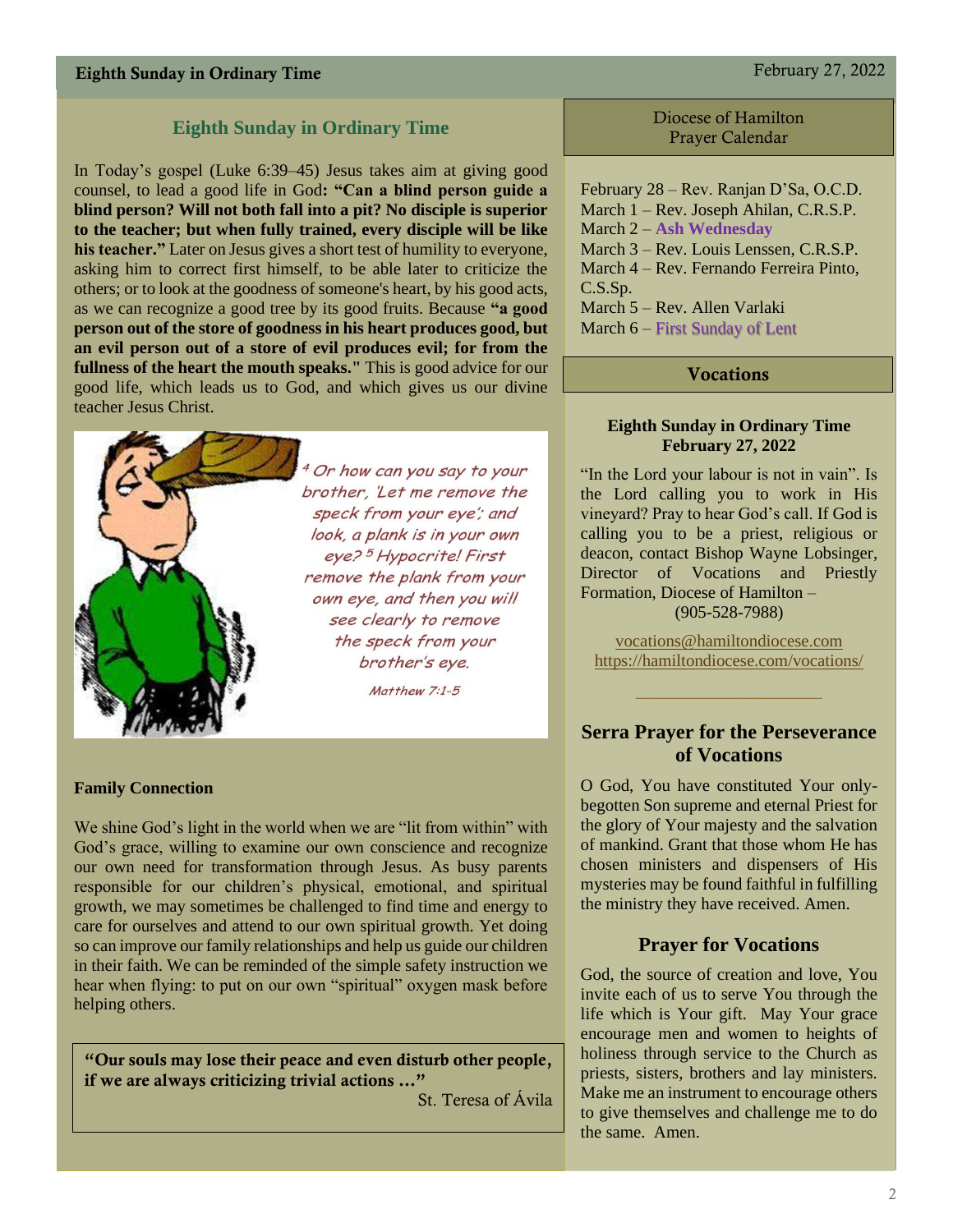# Eighth Sunday in Ordinary Time February 27, 2022

**Preparing for Confirmation and First Communion & Reconciliation –** *Important Dates:*

#### **Confirmation –**

**March 9, 2022 at 7:00 p.m.** – Catechetical Session 4: *"Confirmed in the Spirit"* (parents & candidates)

**First Reconciliation and First Communion** – **March 6, 2022 at 10:00 a.m.** *– Holy Mass – blessing of the Rosary and Medallions* (parents and candidates)

**March 10, 2022 at 7:00 p.m. - Catechetical Session 4:** *"We Prepare for reconciliation".* (parents & candidates)

**The Divine Mercy Chapel** – Adoration of the Most Blessed Sacrament has resumed in the Divine Mercy Chapel, **Monday to Friday, 9 a.m. to 8 p.m.** We look forward to our Adorers continuing with their hours, however, we will once again be limited to 2 people in the chapel, in order to adhere to Covid protocols. As we have been doing in the past, if there are more than 2 people, those visiting (not the scheduled Adorer), are most welcome to spend time in prayer in the narthex. Please see the Chapel Guidelines as you enter the chapel. **We are currently in need of an Adorer for Fridays from 5:00 p.m. to 6:00 p.m.** If you would like to sign up for an hour, please call the parish office at 519-743-4525.

**Mass Intentions for 2022** – The offering of Mass for the deceased, the sick, a personal intention, in thanksgiving, a special intention such as an anniversary, birthday, etc. is an act of deep faith and a most excellent way of remembering a loved one. Please call the parish office if you would like to request a Mass.

**Children's Choir** – Our parish is organizing a Children's Choir. Those who would like to join this group and develop their talents, are asked to please contact our parish office. The deadline for registration is June 30, 2022.

**Lectors/Ushers** – We are currently in need of more volunteers to Lector and/or Usher at the Saturday Vigil and Sunday Masses. If you would be willing to serve in either capacity, please call the parish office. Thank you.

#### **Mass Intentions February 28, 2022 – March 6, 2022**

Tuesday, March 1, 2022 – **7:00 p.m. Group Mass Intentions**

Wednesday, March 2, 2022 – **7:00 p.m.**  *Ash Wednesday* **(Day of Fast & Abstinence) Parishioners of St. Teresa Parish**

Thursday, March 3, 2022 – **8:30 a.m. Holy Souls –** *Magie & Marlowe*

Friday, March 4, 2022 – **8:30 a.m. (World Day of Prayer) - First Friday + Brenda Haskins –** *Leona Binkle* **6:00 p.m.** – *Adoration of the Blessed Sacrament* **7:00 p.m.** – *Healing Mass* **7:35 p.m.** – *Stations of the Cross*

Saturday, March 5, 2022 – **9:00 a.m.** – **Intentions of Ron & Alice Paleczny & Family –** *Moser Family* **5:00 p.m.** – **+ Amos Perreault & + Renee Morin** – *Don & Brenda Monastyrski*

Sunday, March 6, 2022 – **10:00 a.m.** – **First Sunday of Lent** –Year C – **Parishioners of St. Teresa Parish** 

Live-streaming on Zoom The **10 a.m. Sunday Mass** will be live-streamed. To join Father, click on the following link: <https://zoom.us/j/5887658626> Password: 274733

#### Daily Readings:

Lectors may find daily readings at this link: [https://readings.livingwithchrist.ca](https://readings.livingwithchrist.ca/)

First Friday – March 4, 2022 Adoration, Mass, Stations of the Cross Adoration begins at 6 p.m. Confession will be available Mass at 7 p.m. Stations of the Cross at 7:35 p.m.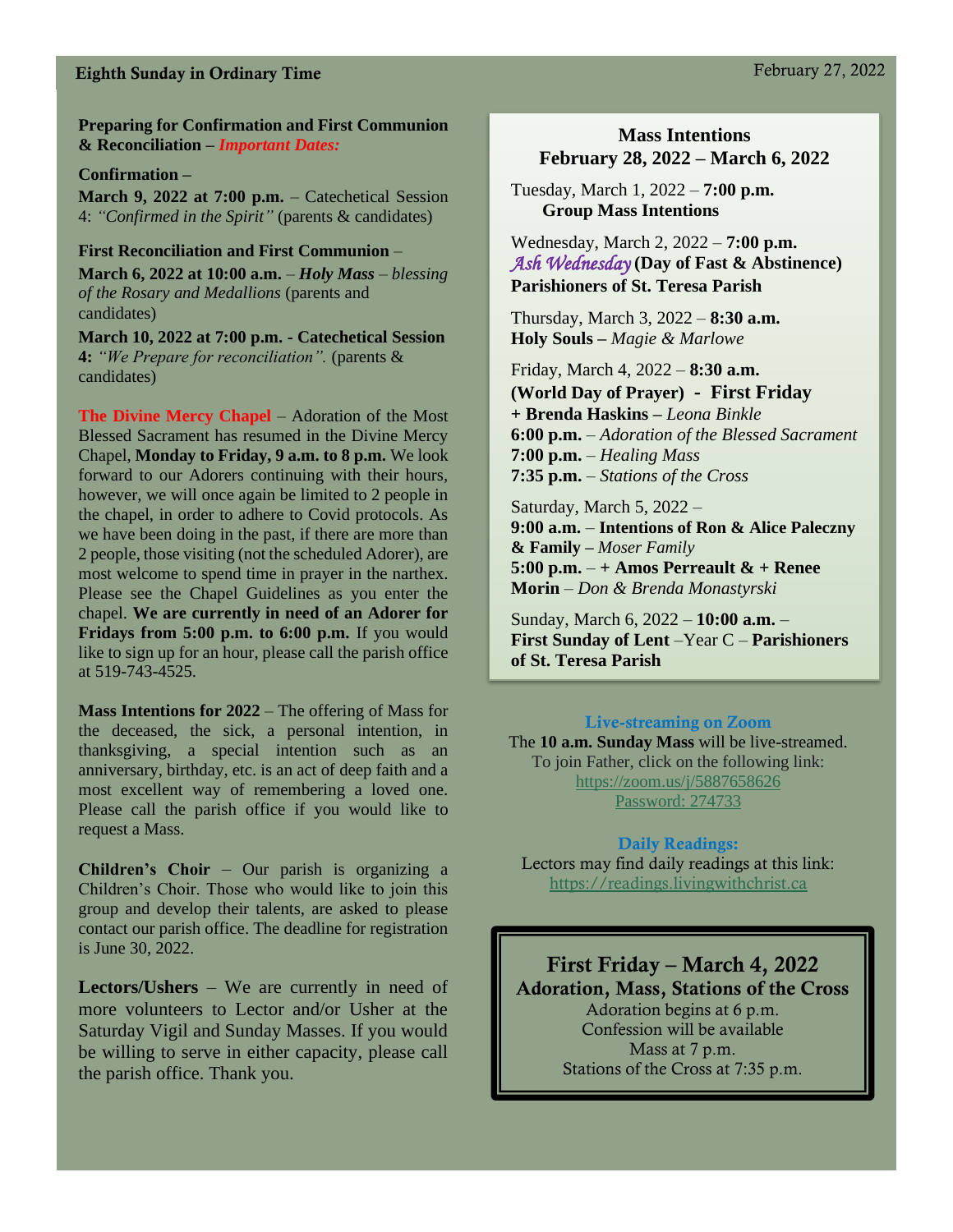# **Stewardship Report**

It is a wonderful blessing to be able to gather, as a parish community, in the church, albeit at a reduced capacity. We would ask you to continue to keep our parish in your prayers and prayerfully consider continuing your donations.

We have several ways to support our parish –

# **Pre-Authorized Giving**

A digital copy of the form may be found on our parish website. Simply print the form and complete it. For those unable to print the digital copy, please contact the Parish Office. Completed forms can be returned to the Parish Office via the slot in the Parish Office door or can be mailed to: St Teresa of Avila Parish, 44 Leonard St., Kitchener, ON N2H 6C8

# **E-Transfer**

To donate through E-Transfer, please use the following email account:

stteresakitchener@hamiltondiocese.com

# **CanadaHelps**

To support our parish via **credit card** or **PayPal** please visit **canadahelps.org** You can access our parish directly by following this link:

#### **[https://www.canadahelps.org/en/charities/1191104](https://www.canadahelps.org/en/charities/119110450RR0053-st-teresas-parish/) [50RR0053-st-teresas-parish/](https://www.canadahelps.org/en/charities/119110450RR0053-st-teresas-parish/)**

Please note that donations made through the CanadaHelps website, will receive a tax receipt directly from CanadaHelps, via email.

If you are attending Mass, donations may be placed in the collection basket as you leave Mass; or during the Offertory, when it is taken up, at the usual time.

Gifts may also be sent directly to our parish through the mail: **St. Teresa of Avila Parish, 44 Leonard St., Kitchener, ON N2H 6C8** or you may drop off **cash or cheque,** securely, at the Parish Office, through the mail slot in the wooden door, behind the white storm door. Please be sure to include your name, address and phone number or use your donation envelope.

**Continuing support of our parish is an act of generosity and faith. We are very grateful for any contributions you may be able to make at this time.**

# **Stewardship Report February 20, 2022**

| Envelopes                | \$2147.00     |          |
|--------------------------|---------------|----------|
|                          | $\mathcal{S}$ | 96.00    |
| Building and Maintenance | S.            | 50.00    |
| Initial Offering         | $\mathcal{S}$ | 55.00    |
| Seminary Education       |               | \$105.00 |
|                          |               |          |

# **Relics of St. André Bessette**

The relics of St. André Bessette (Brother André) will be here at St. Teresa of Avila Parish, on March 8, 2022.

**Lenten Concert – March 25, 2022** – Mark your calendar! John B. Miller (musician who played over Christmas) will be here with other musicians to present a Lenten Concert. The evening will begin at 7:00 p.m. with Stations of the Cross, followed by a Lenten-themed concert. More information coming soon.



**CWL -** Reminder to our members that membership dues of \$25.00 for 2022 are due. We have received dues from more than 1/2 of our members but hope that we can receive the remainder soon.

Please place your membership in an envelope with your name and CWL membership written on it and place it in the collection basket.



### **Prayer Vigil** –

**Thursday, March 3, 2022**, 10:00 a.m. to 11:00 a.m. **(Note time!)** In front of Freeport Hospital, 3570 King St. E., Kitchener, for babies being aborted.

All are welcome to pray quietly for those who have no voice, but our own! Parking -

across the road, Schneider Park. Any queries, contact Cathy at: **[kwc.prayervigil@rogers.com](mailto:kwc.prayervigil@rogers.com)**